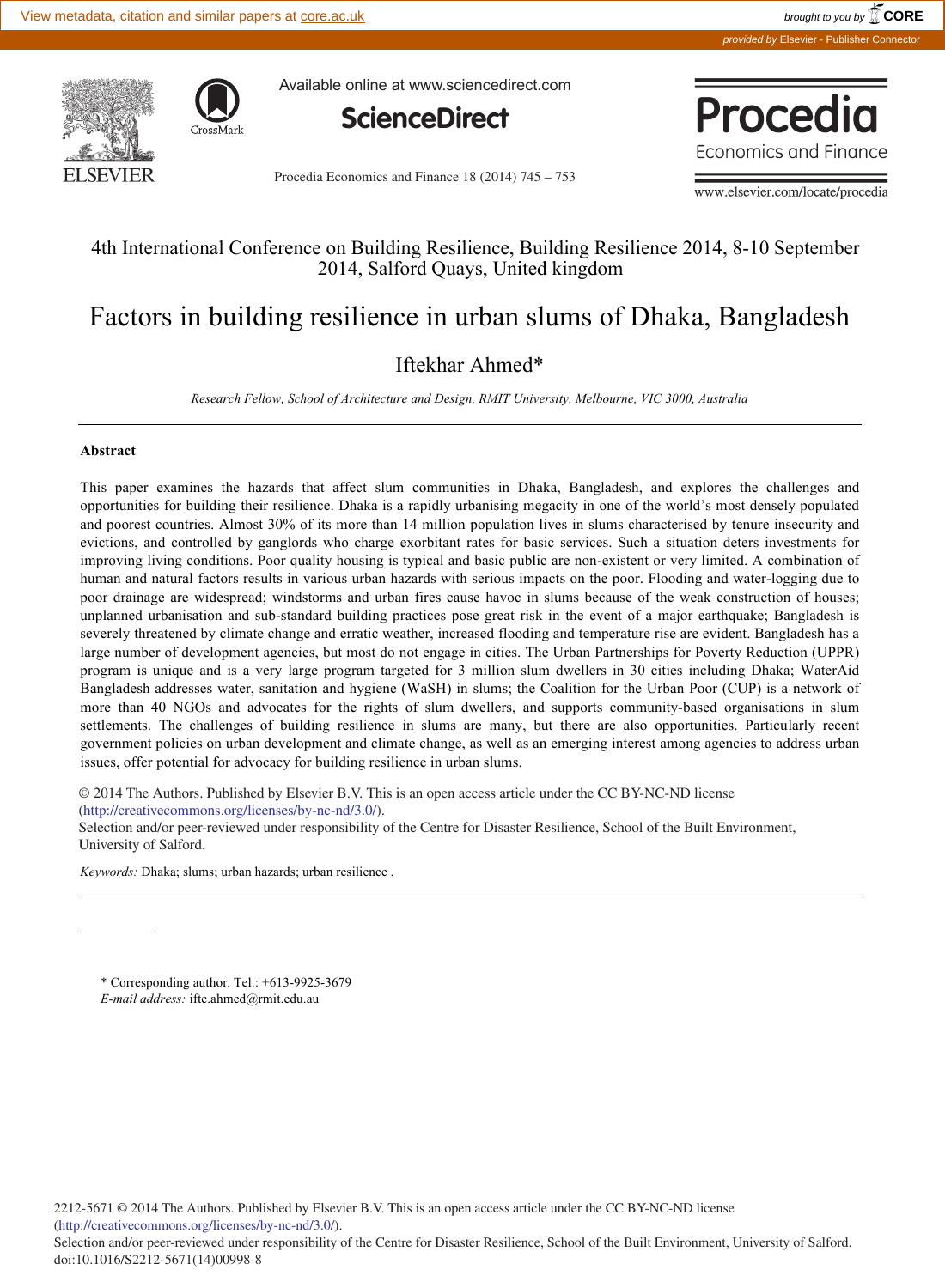## **1. Urbanisation in Dhaka and implications for the poor**

Given the high prevalence of poverty in Dhaka, the capital city of Bangladesh, this paper examines the range of hazards that affect the urban poor with a view to exploring the constraints to and the potential for building resilience of the urban poor who reside in the widespread slums of the city. Bangladesh is the 7th most populous country in the world with a population of more than 150 million people inhabiting an area of 147,570 square kilometres (BBS) 2011; UNFPA 2011), that is, an average population density of more than 1,000 persons per square kilometre – among the highest in the world. It is also one of the world's poorest nations with nearly one-third of its population living in extreme poverty (UNDP 2011; UNFPA 2011) and almost half the population below the national poverty line, the highest among all the South Asian countries (Mahbub ul Haq Human Development Centre 2011). While still predominantly rural with 28% of its population living in urban areas, Bangladesh is urbanising rapidly and is expected to have more than 50% urban population by 2050 (UN 2012).

The great bulk of the urban population is concentrated in Dhaka, comprising more than one-third the urban population of the whole country; it is among the fastest growing megacities in the world with a population of nearly 14 million and projected to become the sixth largest megacity in the Asia-Pacific region by 2020 with a population approaching 20 million (World Bank 2012; UN-Habitat 2010). It is estimated that density exceeds 18,000 persons per square kilometre within Dhaka's municipal boundary (SDNP 2005), among the highest in the world. 300,000- 400,000 mostly poor rural migrants arrive in cities annually (WSUP 2007) due to various 'push' factors including frequent natural disasters, increasing pressure on land, rural unemployment and underemployment and rural-urban income disparity, as well as 'pull' factors such as employment opportunities and better living standards in the city (UN-Habitat 2008; World Bank 2007). The bulk of urban growth, however, is from natural increase of the already large existing population and conversion of agricultural land and wetlands in rural areas on the fringes (Shafi and Payne 2007; UN-Habitat 2009).

In absolute terms the average income in Dhaka is higher than the rest of the country, a reason that attracts migrants, but the cost of living is also higher. Inequality is higher in Dhaka than anywhere else in the country, and well over 90% of Dhaka's urban poor lack secure tenure (DIG 2008). Therefore, despite having better economic opportunities, the poor in Dhaka tend to face greater exclusion and marginalisation. In Bangladesh there has been significant economic growth, indicated by a GDP growth of 53% from the mid-1990s to the mid-2000s (Deb et al 2008). However at the same time income inequality in urban areas had increased by 10% (Mahbub ul Haq Human Development Centre 2008); for the bottom 20% of the urban population, their share of income had slipped by 0.3% (Deb et al



Fig. 1. Income inequality is highly evident in Dhaka.

2008). As observed, "the full potential of the poverty reducing effects of the accelerated growth of the period was not translated into reality" (Mahbub ul Haq Human Development Centre 2008). Other than income, inequality is reflected in other aspects – one-third of Dhaka's population occupy less than 1% of the total land area and the rest is distributed among wealthy groups (Afsar 2000). Quantitative measurement aside, income inequality in Dhaka is glaringly evident to the eye – while new up-market shopping malls, restaurants and apartments continue to spring up in the city, the increasing number of people who are homeless and live on the streets or in slum settlements is also highly visible.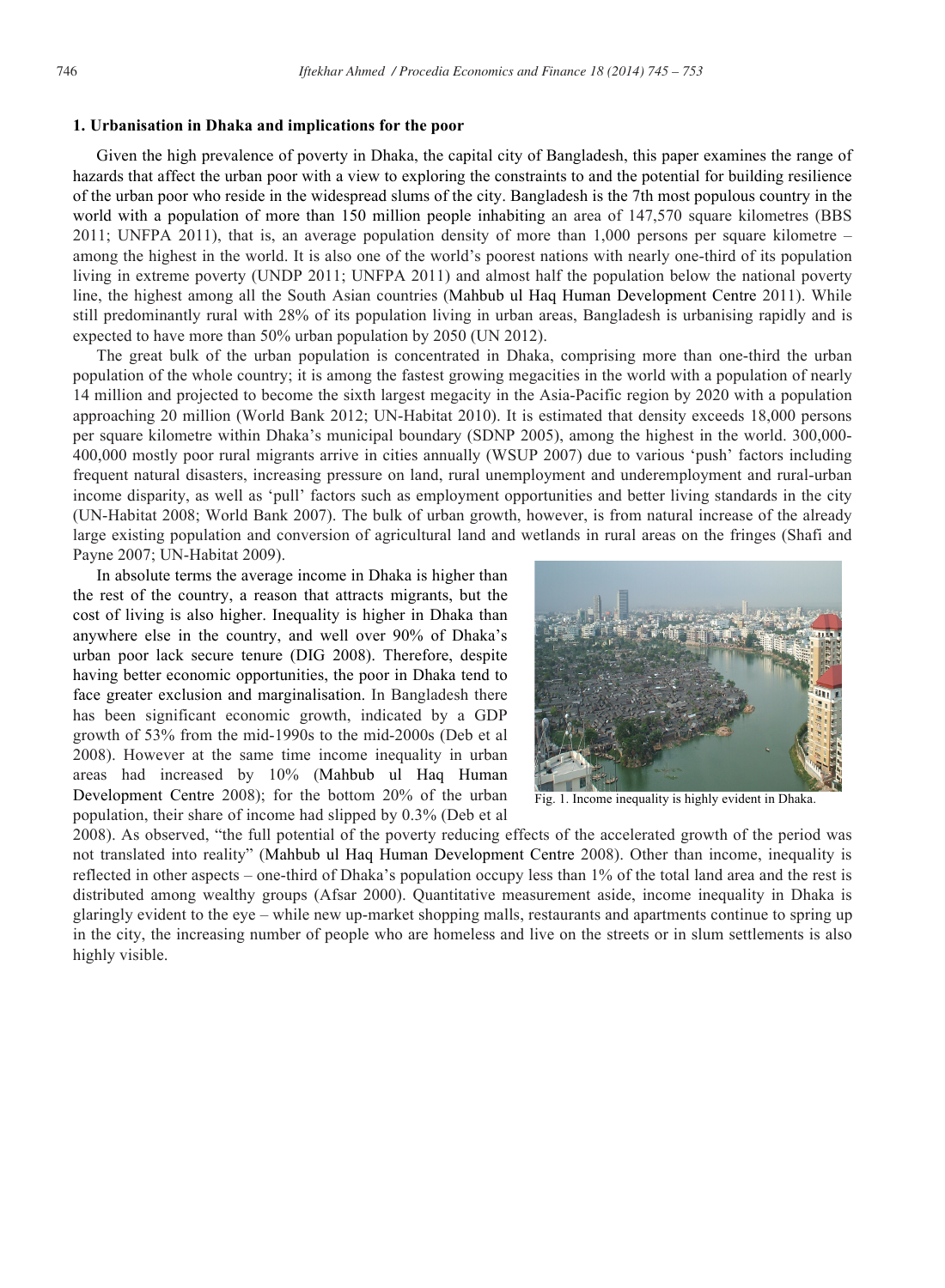According to an earlier estimate (Islam 2005), in Dhaka about 35% of the people lived below the poverty line, out of which about 20% were classified as "hardcore poor", living in more than 4,000 slums or informal settlements (BURT 2005). Recent estimates indicate that about 4 million people, that is, nearly 30% of the city's population continues to live in such conditions (UN-Habitat 2010).

Rapid urban growth and consequent densification are exerting unprecedented pressure on Dhaka's infrastructure and public services, and is negatively affecting habitability for the entire urban population. For the urban poor the consequences are severe. Highly restricted availability of land, increased commuting time and costs, reduced access and increased cost of basic services, insecurity from crime and violence, competition for resources and employment, degraded environment and increased vulnerability to hazards are some of the key outcomes of urbanisation that confront the urban poor and adversely affect their opportunities for building resilience.

# **2. Characteristics of urban poor settlements in Dhaka**

More than 4 million people in Dhaka live in slums and squatter settlements without secure tenure and under frequent threat of eviction. Almost 80% of the households in these settlements pay rent (Islam et al 2006). Additionally several hundred thousand are homeless, or 'floating' - dwelling on the streets, railway and bus stations, under bridges, etc.

Given the minimal efforts by the government to provide even the most basic infrastructure and services, let alone enforce policies to protect basic rights of residents, these settlements are managed by local 'mafia' thugs (*mastaans*)*.*  These *mastaans* act as informal landlords – collecting rents and exorbitant fees for basic services. Even though the land belongs to the government or private owners, they receive very little if any of this substantial 'informal revenue' since the *mastaans* rely on political patronage and camaraderie with police, often through bribes, to protect their 'business' of exacting 'rents' and 'fees' for basic services and pocketing the proceeds. This informal structure of extortion and crime is widespread and maintains the status quo in Dhaka's slums. The *mastaans* also maintain close relationships with political and party leaders and help them to extort votes from the urban poor.

Government interventions in Dhaka's slums have focused on evictions to clear government or private land for 'development' purposes, offering little if any recourse to those evicted. For example, in April 2012, a major slum eviction was carried out in Korail, one of the largest slums in Dhaka, where more than 2,000 houses were demolished (Subramanian and May 2012). This highly politicised and conflict-laden manipulation of Dhaka's slum population, combined with the overall absence of secure tenure, not only deters investments by the slum dwellers to improve their housing and living conditions, but also limits NGO investments in slum upgrading, since such investments run a risk of being destroyed in slum 'clearance' drives. The result is that the urban poor live under a constant threat of eviction, left to fend for themselves in an environment of crime, violence and anarchy controlled by the *mastaans*. Even in the few areas where poor households have legal landownership, since their rights are seldom protected and they are increasingly under pressure from real estate developers, they fear loss of property because of complications in land administration and hence do not feel motivated to invest in housing improvements (Shafi and Payne 2007).

As a result the housing in Dhaka's slums consist of poor quality structures and are densely crowded with more than 95% of the houses (one room dwellings) less than 14 square metres. In some slums there are more than 250,000 persons per square kilometre (Islam et al 2006). Even the most basic public infrastructure is often non-existent (see Fig. 2), lacking clean water, sanitation and drainage, and subject to frequent flooding and water-logging. These factors, combined with high densities and inadequate healthcare, create serious health risks for slum dwellers, often impacting on their livelihoods, as well as posing risks for the wider urban community.

Water and sanitation are key issues in informal settlements. The main provider is the governmental Dhaka Water Supply and Sanitation Authority (DWASA), but it does not supply water directly



Fig. 2. Poor housing and infrastructure is common in Dhaka's slums.

to slum settlements because of 'illegal' tenure. Nonetheless the dwellers of these settlements often rely on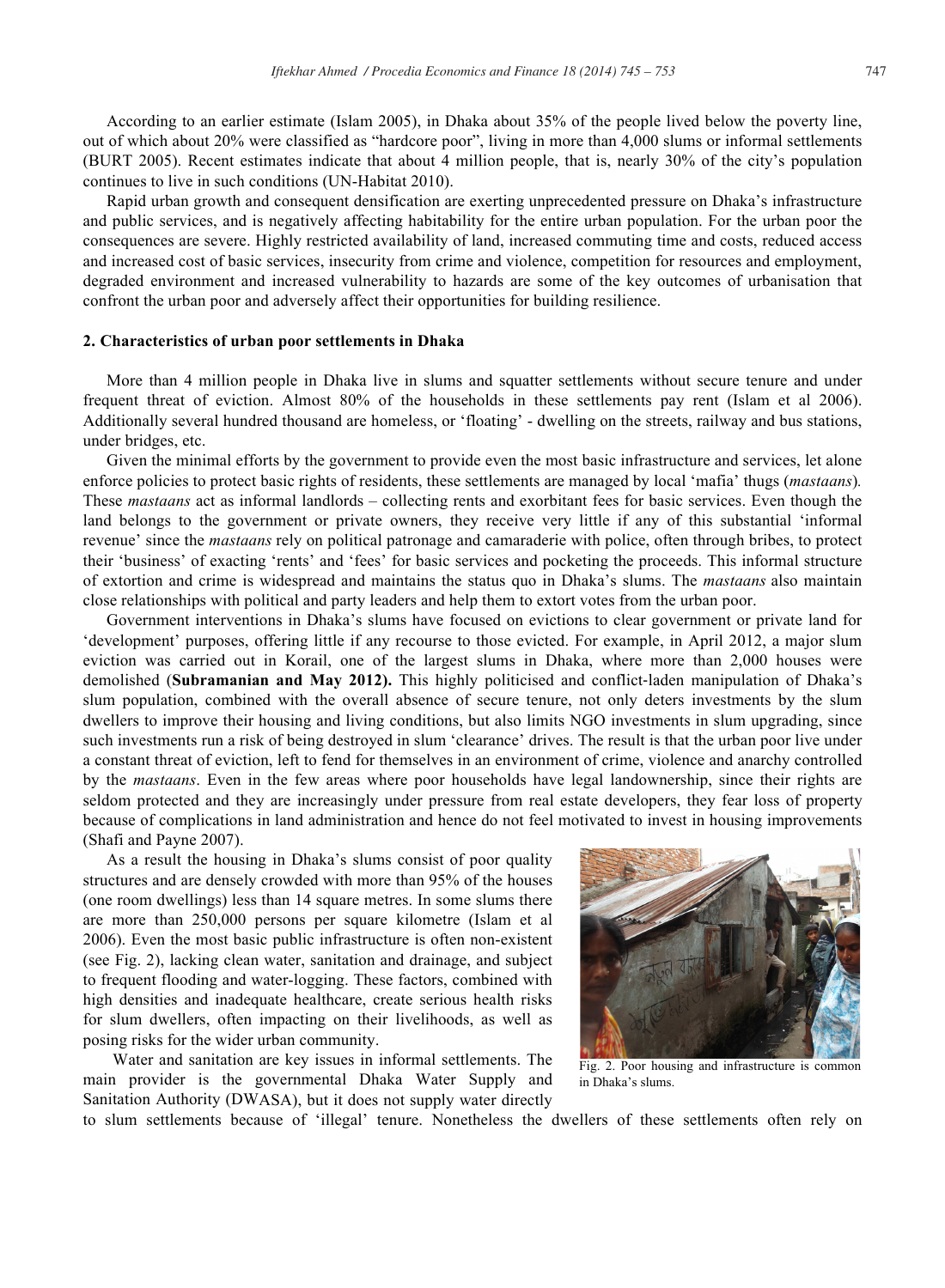DWASA's piped water supply from remote public standpipes, where mainly women queue from very early in the morning to collect water for household use. There are also some private hand-pumps charging high rates. A large proportion of the urban poor obtain water from illegal connections to DWASA supply, often controlled by *mastaans* who charge extortionate amounts. Electricity connections in most slum settlements similarly consist of illegal pirate hook-ups from the main grid of the governmental Dhaka Electric Supply Authority (DESA). Most of the urban poor tend to use unhygienic latrines or shared sanitary latrines, resulting in a public health hazard. Dhaka City Corporation (DCC) is responsible for surface drainage, non-sewered sanitation and solid waste disposal throughout the city, but its role in slums is minimal. It is common to find garbage heaps on the periphery of slums, ignored by DCC, and posing a health hazard.

#### **3. Urban hazards and impacts on slums**

Bangladesh is a riverine country with low-lying floodplains and annual monsoonal floods; other main natural hazards include cyclones and earthquakes. In Dhaka, rapid and unplanned urban growth, and a range of human actions combine with the natural hazards to exacerbate vulnerability, with compounded impacts on the urban poor. Factors such as poor waste management and public health amplify the effects of hazards and trigger a set of cascading secondary impacts. Some of the key urban hazards in Dhaka are discussed below.

#### *3*.*1. Floods and water-logging*

Human interventions and unplanned urban development have led to regular flooding and water-logging in Dhaka. Due to the high density and consequent demand for land, canals and ponds, and more recently wetlands on the eastern and north-eastern areas, continue to be filled for buildings and roads. This has not been accompanied by an adequate drainage plan and hence heavy rainfall easily leads to flooding and water-logging.

The southern part of the city is bounded by the Buriganga River and the western part has a flood protection embankment, limiting options for urban expansion only to the north and east<sup>†</sup>. The eastern part of Dhaka is densely populated, with the majority of settlements consisting of low-income settlements, and is most severely affected by floods. Although there is a plan to build an embankment around this area, experts are concerned that this may impede water flow and cause further water-logging (Islam 2005). Paradoxically, the most affluent neighbourhoods of Dhaka – Gulshan, Banani and Baridhara - are adjacent to this area, and are thus also subject to flooding. The Dhaka Metropolitan Development Plan (DMDP) 2005-15 had extensive provision for large water-retention ponds on the eastern fringe, but this has not been followed and most of the earmarked sites have been or are being built upon.

Floods impact the urban poor in a number of ways. Their housing, usually of flimsy or sub-standard materials, and household assets, get damaged; water supply gets polluted or becomes unavailable; sanitation gets affected, spreading contagious diseases; and significantly, livelihoods get disrupted (Khan 2010). The urban poor mostly work in the informal sector and livelihoods such as home-based businesses, street hawking, rickshaw driving, and travelling to factories for work, all get affected. In extreme floods, they have to abandon their settlements and seek shelter on roadsides, schools or mosques. Floods/water-logging is perhaps the most serious hazard impacting Dhaka's slums.

# *3.2. Windstorms*

Seasonal north-westerly windstorms are common in Bangladesh during March-May, some of which become tornadoes. There are also cases of windstorms in other times of the year which do not follow the typical seasonal pattern, possibly due to climate change (Finch and Dewan undated). Sometimes the windstorms are accompanied by severe hail, which can cause great damage and injury (BDNews24 2014).

In urban slums, even minor windstorms can cause havoc because of the typically weak house construction. The commonly used corrugated iron roofing sheets get blown off, wind-driven rain penetrates inside and damages

<sup>&</sup>lt;sup>†</sup> Substantial development has taken place across the river on the south, but this is outside the metropolitan boundary.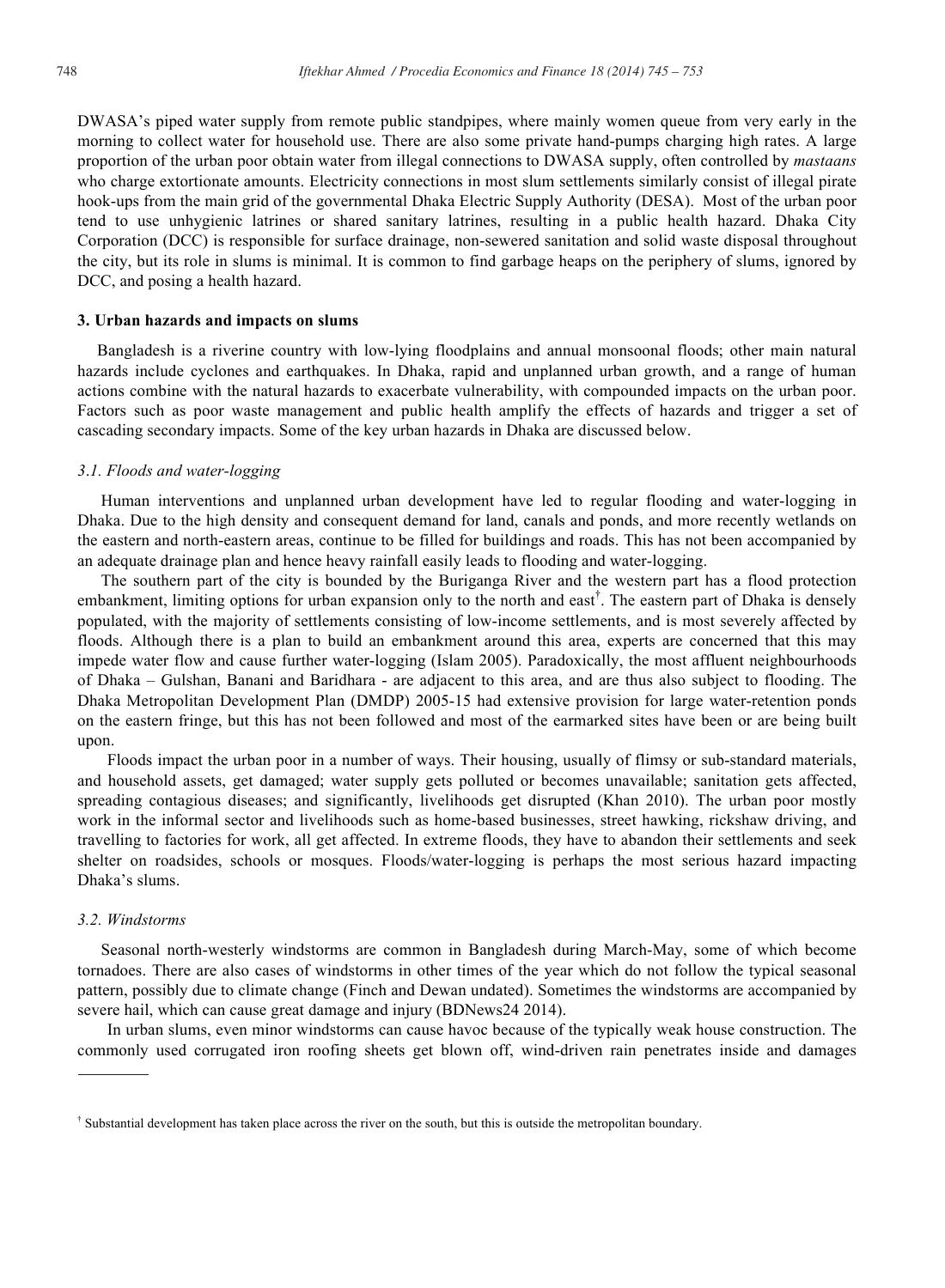household assets, and the residents' well-being is affected. There are no community-based early warning systems, nor recovery programs, and the urban poor have to face the adversity and manage their own recovery with great difficulty.

#### *3.3. Earthquakes*

Dhaka is located in a moderate earthquake risk zone, but experts have been warning of severe consequences if a major earthquake does strike this densely built and populated city (Hindustan Times 2010; New Age 2011). Because of unplanned urbanisation and sub-standard building practices, one prominent earthquake expert has suggested that "Dhaka is among the most vulnerable megacities in the world" (J.R. Choudhury in the New Age 2011). Although no significant impact has yet occurred, strong tremors such as in 2010 and 2012 have rocked the city and created panic among its residents (iaminweb 2010; USGS 2012).

One of the main dangers is collapsing buildings killing or trapping people, more acute in the case of multi-storey buildings, particularly those built of heavy materials such as brick and concrete. In most cases houses in slums are built of light-weight materials such as metal sheet, timber and bamboo, and are usually 1-2 storeys high. Thus the risk of getting killed or seriously injured in an earthquake is not very high. However, increasingly, brick is being used to build walls of houses in slums, which are often poorly constructed and lack a reinforcing structure. Additionally, old dilapidated buildings are occupied by squatters. Such buildings pose risk in the event a strong earthquake strikes. The densely built settlements with typically narrow roads amplify the risk because of the difficulty of rescue operations.

# *3.4. Fires*

Fires in Dhaka, particularly in slums, are common. For example, in May 2012, a huge fire in slums of northwestern Dhaka destroyed 150 houses and injured 12 people (Daily Star 2012). Because of the typically flammable building materials in slums (timber, bamboo, etc), fires ignite and spread easily, especially during the hot dry season (March-May). Various reports suggest that such fires are intentionally lit to evict slum residents, or are a result of feuds between *maastan* gangs (Ahmed and Johnson 2012; Daily Star 2011).

 Because of the high density, firefighting and evacuation are very difficult and it is common for slum residents to lose household assets and belongings, an adversity that the poor are ill-prepared to deal with. Even if fire stations are nearby, given Dhaka's incessant traffic congestions and narrow roads in slums, it proves almost impossible for fire wagons to reach the site on time.

#### *3.5. Climate change impacts*

It is widely cited that Bangladesh is one of the countries in the world most threatened by climate change (see for example IRIN 2009; WWF 2009). Dhaka being a low-lying city surrounded by rivers and wetlands, and having a tropical monsoonal climate, has historically experienced natural floods. However, climate change has resulted in erratic weather patterns, and increased frequency and intensity of extreme weather events as evident globally with the greatest impacts in developing countries, particularly on the poor (IPCC 2012; Satterthwaite et al 2007).

 In 2009 an unprecedented cloudburst in Dhaka broke a 53-old rainfall record and killed six people, and Dhaka also experienced the highest temperature of 38.7°C in 14 years (Bangladesh News 2009; Khan 2010). With its low elevation, Dhaka is vulnerable to inundation by a small rise in sea level induced by climate change (UN-Habitat 2008). Dhaka continues to draw climate change refugees from rural areas, fuelling its population growth and adding to its existing widespread poverty (Displacement Solutions 2010; Rabbani 2010). Despite the government's various initiatives to address climate change, the urban poor are generally neglected (Banks et al 2011).

 The impacts of floods and water-logging, and associated secondary effects on the urban poor who live in settlements in marginal areas and without drainage has been discussed above in section 3.1, and these impacts can be expected to magnify in the future. Another key impact of climate change in Dhaka is heat stress. A recent 10-year record indicates a consistent rise of average temperature (Rabbani 2010). A study on the effects of climate change on the urban poor in Dhaka indicated serious health impacts, such as fever, and disruption of water services (Khan 2010). In addition, increasing urban development and traffic will continue to contribute to the 'urban heat island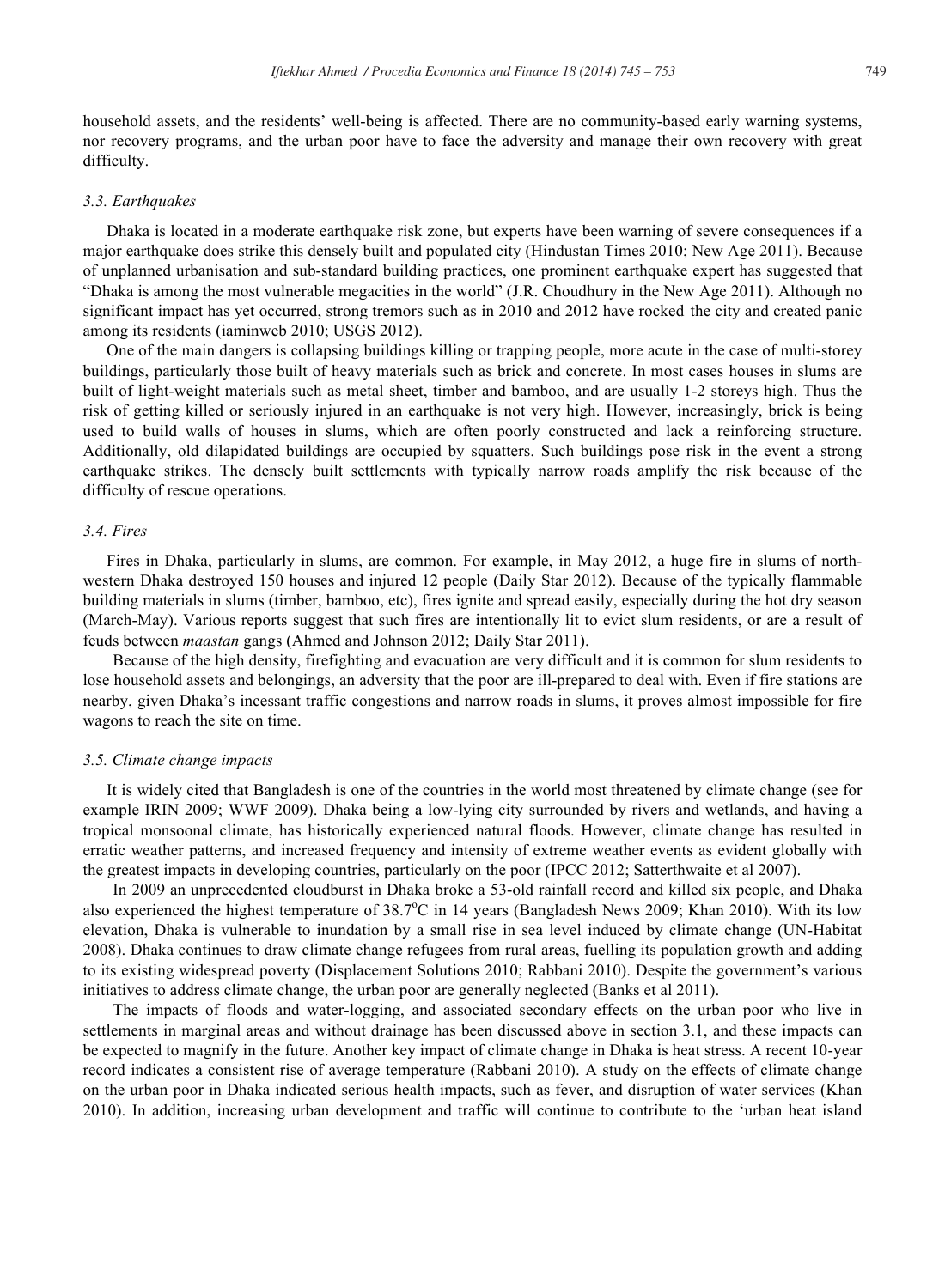effect' by generating more heat and adding to the climate change induced temperature rise, once again with a range of implications for the urban poor including loss of productivity and income, negative impacts on health and disrupted water and energy supplies. Such a situation is conducive for the ignition and rapid spread of urban fires as discussed above in section 3.4.

#### **4. Key actors addressing urban poor issues**

Bangladesh has a large number of bilateral and multilateral agencies, NGOs and other development organisations. However most of their efforts are targeted at rural areas and the urban poor tends to be overlooked (Banks et al 2011). Because of tenure insecurity, and its highly politicised and volatile nature in Dhaka where there is tremendous pressure on land, most agencies are unable or unwilling to implement development programs in urban slums. The work of agencies in this field is scanty and scattered, and therefore some of the key examples are discussed below.

# *4.1. Urban Partnerships for Poverty Reduction (UPPR) program*

UPPR is the largest initiative in Bangladesh targeted specifically at the urban poor. Its aim is to improve the living conditions and livelihoods of 3 million poor people in 30 cities including Dhaka during 2008-2015. The program is implemented and managed by the United Nations Development Programme (UNDP) and funded largely by the UK's Department for International Development (UK-AID) and to some extent by UNDP, and receives inkind technical and other support from the government's Local Government Engineering Department (LGED). To deliver its program, UPPR interacts with a range of NGOs and governmental agencies including municipalities and city corporations.

There are two main funding modalities: The settlement improvement fund (SIF) for providing water, sanitation and various physical and environmental improvements (latrines, drainage, footpaths, etc) and the socio-economic fund (SEF) to build capacity for accessing employment and business opportunities, and to address social development issues. At the core of UPPR are the Community Development Committees (CDCs) made up of slum dwellers; at least 90% of CDC leaders are women. The CDCs are supported to plan, manage and implement the outputs of the SIFs and SEFs.

Although UPPR's projects improve the built environment in urban slum settlements, its contribution to building physical resilience is inadvertent and does not stem from a specific analysis of urban hazards or other factors that directly undermine the resilience of slum communities. The program does not have any mechanism to improve housing, one of the key vulnerable elements in slums. Nonetheless, because of strong community demand, UPPR has begun to raise and strengthen the typical earthen floors of slum houses to resist floods and water-logging (for details, refer to www.undp.org.bd).

# *4.2. WaterAid Bangladesh (WAB)*

Water, Sanitation and Hygiene (WaSH) is possibly the area where most agency activity is carried out in urban slums of Bangladesh. Although there are a number of actors in this field, WAB is a key agency in this field as it has been operating for a long time since 1986, and supports and works in partnership with a range of agencies and initiatives such as the AusAID (ex), Thames Water and SIDA (Swedish International Development Agency) funded 'Services to the Urban Poor' and the UNICEF-supported 'WaSH Cluster' (Rahman and Ellery 2011; WaterAid 2011). WAB is a key partner of the agency Water & Sanitation for the Urban Poor (WSUP); WSUP with funding from the World Bank is implementing water service improvements and sanitation for more than a planned 100,000 slum residents (WSUP 2007; WSUP 2012). An important partner of WAB is a local NGO called *Dushtha Shaystha Kendra* (DSK), which implements innovative community WaSH programs in urban slums (DSK 2005).

A key aspect of the work of WAB and its partners involves negotiation with DWASA and DCC, the main governmental service providers, to provide water supply and drainage to slums through collateral guarantee. In most cases these are bulk connections at slum boundaries, not door-to-door connections inside slums. However within slums, community hand-pumps and sanitary latrines are built within an integrated program of community development focusing on health and hygiene as key elements of building resilience; recent initiatives include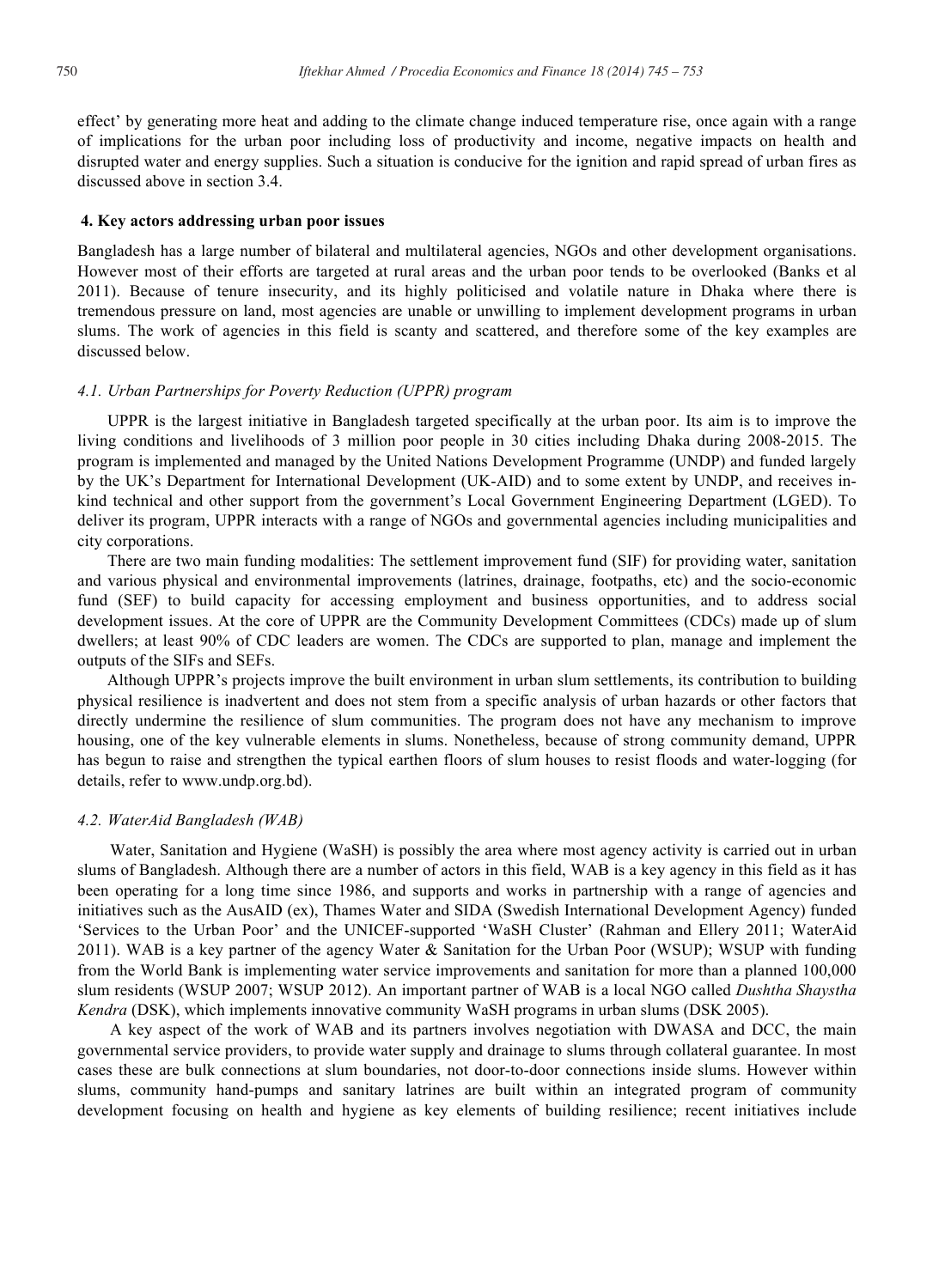rainwater harvesting, important in the context of extensive arsenic contamination of groundwater in Bangladesh (DSK 2010).

# *4.3. Habitat for Humanity (HfH)*

 Although typical HfH works in rural areas or small towns, it initiated a pilot project in 2012 on *Building Resilience of Urban Slum Settlements: A Multi-Sectoral Approach to Capacity Building* in a Dhaka slum. The pilot activities focused on WaSH (drainage, community toilets, water supply, and water purification), solid waste management (household and community level waste collection and disposal), housing improvement (plinth-raising above flood level) and awareness raising (cleaning event and billboards). The pilot activities also included extensive training and capacity building activities to facilitate resilience (Habitat for Humanity Bangladesh 2013).

 A long-term Community Development Plan (CDP) was developed in parallel to the pilot activities as well as partnerships with other NGOs working in slums were established, promising engagement over the long term. The HfH initiative is an example of an emerging interest to work with Dhaka's slum communities and a possible opportunity to build their resilience.

#### *4.4. Coalition for the Urban Poor (CUP) and associated community-based organisations*

 CUP is a network of more than forty NGOs supporting the urban poor and active in urban slums. CUP advocates at the government level and with donors for promoting pro-poor policy, particularly to prevent slum evictions. In the past CUP assisted in institutionalising voting rights of slum dwellers, thus paving the way for formation of the community-based BOSCs (translated: Slumdwellers' Rights Protection Committees) with more than 2 million members. BOSCs have facilitated demands on Dhaka's Ward Commissioners and managed to get access to water supply, sanitation and electricity in some slums (Banks 2008). BOSCs act as a non-confrontational alternative to public demonstrations by seeking communication channels with policymakers. CUP has also partnered with agencies such as UNICEF to build community latrines in urban slums. CUP represents a key facility for strengthening resilience of the urban poor.

 Since 2007, BOSC has been re-named as NDBUS (translated: Urban Poor Slumdwellers Development Organisation) and funded by the Bill and Melinda Gates Foundation through Urbis (NDBUS 2010). It also derives support from UPPR and implements a wide range of community development programs in slums.

#### **5. Key challenges to urban resilience**

The preceding sections have in various ways touched upon the many challenges relating to slums in Dhaka. Longstanding and continuing bipartisan political bickering is a fundamental obstacle to development in Bangladesh. In such a context, there is a lack of real political commitment for pro-poor policies and there are very few agencies active in cities. Most national NGOs and CBOs are by-and-large weak and have yet to realise their potential power in advocating for pro-poor urban policies and programs.

Rapid urban development and population growth creates a context of ever-changing circumstances and disallows the stability required to implement sustainable programs. Widespread corruption in the government, and in slums, is reflected in the *mastaans'* control of rent, water and electricity supply. Due to the lack of secure tenure and clear and enforced policies to protect the rights of slum dwellers, Dhaka's urban poor live in constant threat of eviction. The limited engagement of disaster management agencies in urban areas also restricts the possibility of building resilience in slums. In tandem, there is also a lack of climate change adaptation and resilience building policies that could benefit the urban poor.

# **6. Opportunities for building urban resilience**

Despite the above serious challenges, there are potential opportunities for building resilience in urban slums in Dhaka. However quick results and ease of wide replication should not be expected; realisation of these opportunities would require a long-term perspective and sustained advocacy to bring on board a wide range of actors.

The government is taking climate change seriously and has been ahead of many other developing countries in the formulation of national strategies including the National Adaptation Program of Action (NAPA) and the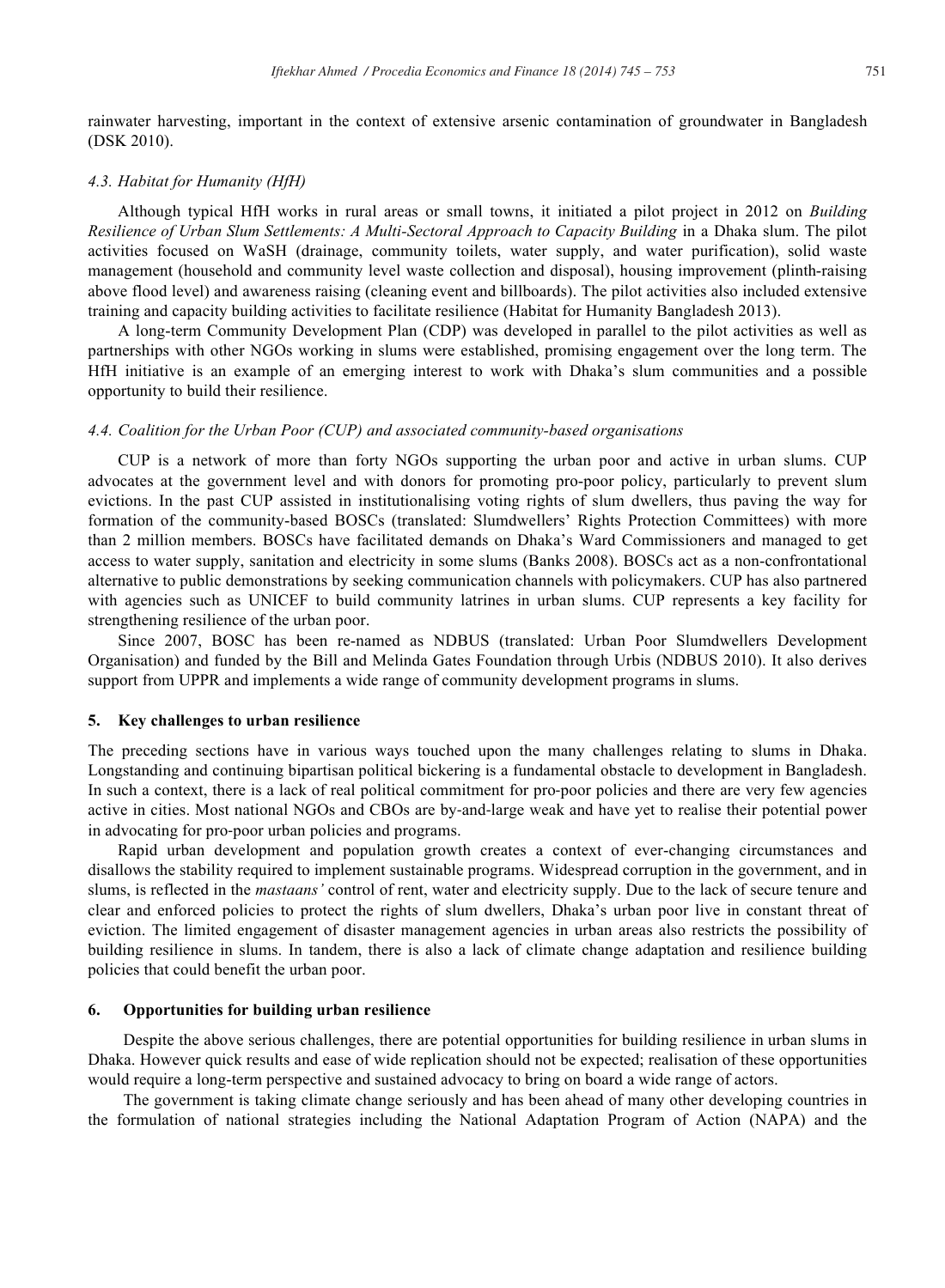Bangladesh Climate Change Strategy and Action Plan (BCCSAP) 2008. Although the urban poor have so far been inadequately considered in these strategies, there is opportunity for advocacy for building resilience using these strategy instruments. Similarly, the National Urban Sector Policy formulated in 2010 offers another policy instrument for advocating resilience building in urban slums.

Although the focus of the government's Disaster Management Bureau (DMB) and most NGOs working in the disasters field has been in rural areas, with recent earthquake scares in Dhaka, there is more interest in addressing urban resilience. This might offer the opportunity to also address a wider range of urban hazards, particularly floods.

Notwithstanding the limited engagement of the government and NGOs in urban slums, a growing interest in cities is reflected in the development of the Bangladesh Urban Forum (BUF), a multi-stakeholder platform for dialogue and action to address urban issues (Carr 2012); the first BUF session was held in 2011 and the next one is scheduled for 2014. The key objective of BUF is to share knowledge and experience to improve urban policy and practice. A wide range of agencies are members of BUF, indicating an emerging interest in addressing urban issues and thus potential future opportunity for strengthening resilience in urban slums.

Given the extreme and widespread poverty in Bangladesh and the many challenges and urban hazards, building resilience in Dhaka is arguably a difficult task. Yet the fact that there are urban programs, albeit few, which manage to operate and achieve a level of success is an indication of the potential for scaling up and replication. Despite the limited engagement of the government, there are policy instruments that can possibly be utilised for the benefit of resilience for the urban poor. The backdrop is set for the next stage.

#### **Acknowledgement**

This paper is based on research commissioned by Habitat for Humanity Australia under the project *Building Resilience of Urban Slum Settlements: A Multi-Sectoral Approach to Capacity Building* funded by AusAID (ex) under its NGO Cooperation Program Innovation Fund.

#### **References**

Afsar, R., 2000. Rural-Urban Migration in Bangladesh: Causes, Consequences and Challenges*.* University Press Limited, Dhaka.

Ahmed, I., Johnson, G., 2013. Urban Safety and Poverty in Dhaka, Bangladesh: Understanding the Structural and Institutional Linkages. Australian Planner DOI: 10.1080/07293682.2013.837833.

Bangladesh News, 2009. Cloud Burst Breaks 53-Year Record. Bangladesh News (daily), 29 July 2009. Dhaka.

Banks, N., 2008. A Tale of Two Wards: Political Participation and the Urban Poor in Dhaka City. Environment and Urbanization 20, 2, 361-376. Banks, N., Roy, M., Hulme, D., 2011. Neglecting the Urban Poor in Bangladesh: Research, Policy and Action in the Context of Climate Change (working paper). Brookes World Poverty Institute, Manchester.

BBS, 2011. Population & Housing Census 2011. BBS (Bangladesh Bureau of Statistics), Dhaka.

BDNews24, 2014. Hailstorm Lashes Dhaka. http://bdnews24.com/bangladesh/2014/04/04/hailstorm-lashes-dhaka (accessed: 17 April 2014).

BURT (Bangladesh Urban Round Table), 2005. Dialogue with Donors on Urban Poverty Issues*.* CARE-Bangladesh, Dhaka.

Carr, C., 2012. The First Bangladesh Urban Forum. http://urbanpoverty.intellecap.com/?p=424, (accessed April 2014).

Daily Star, 2011. Fire Destroys 400 Shanties. Daily Star (daily), 18 November 2011, Dhaka.

Daily Star , 2012. 250 Shanties Gutted in Slum Fire. Daily Star (daily), 17 May 2012, Dhaka.

- Deb, U., Hoque, Z., Khaled, N., Bairagi, S. K., 2008. Growth, Income Inequality and Poverty Trends in Bangladesh: Implications for Development Strategy. Paper presented at the Dialogue on 'Addressing Regional Inequalities: Policy Options and Strategies' held on 28 February 2008 at the CIRDAP Auditorium, organised by the Centre for Policy Dialogue (CPD).
- DIG, 2008. A Rapid Urban Diagnostic and Intervention Strategy for DIG in Dhaka, Bangladesh (report). DIG (Development Innovations Group)/Urbis, Bethesda (MD, USA).

Displacement Solutions, 2010. Climate Displacement in Bangladesh. Displacement Solutions, Geneva.

- DSK, 2005. Activity Report. DSK (Dushtha Shastha Kendra), Dhaka.
- DSK, 2010. Activity Report. DSK (Dushtha Shastha Kendra), Dhaka.

Finch, J.D., Dewan, A.M., undated. Tornadoes in Bangladesh and East India. http://bangladeshtornadoes.org/climo/btorcli0.htm (accessed April 2014).

Habitat for Humanity Bangladesh, 2013. Waterlogging a Thing of the Past.

http://www.habitatbangladesh.org/index.php?option=com\_content&view=article&id=55:water-logging-a-thing-of-the-

past&catid=11:homeowner-story&Itemid=31 (accessed: July 2014).

Hindustan Times, 2010. Experts Warn of Earthquakes in Bangladesh. Hindustan Times (daily), 17 September 2010.

iaminweb, 2010. Earthquake Scare Dhaka Residents Fear Dangerous Strike. http://iaminweb.com/miscellaneous.php (accessed April 2014).

IRIN, 2009. GLOBAL: Twelve Countries on Climate Change Hit-List. http://irinnews.org/Report/85179/GLOBAL-Twelve-countries-on-climatechange-hit-list (accessed April 2014).

Islam, N., 2005. Dhaka Now: Contemporary Urban Development. Bangladesh Geographical Society, Dhaka.

Islam, N., Mahbub, A., Nazem, N.I., Angeles, G., Lance, P., 2006. Slums of Urban Bangladesh: Mapping and Census, 2005. Centre for Urban Studies, Dhaka.

IPCC (Intergovernmental Panel on Climate Change) 2012, Managing the Risks of Extreme Events and Disasters to Advance Climate Change